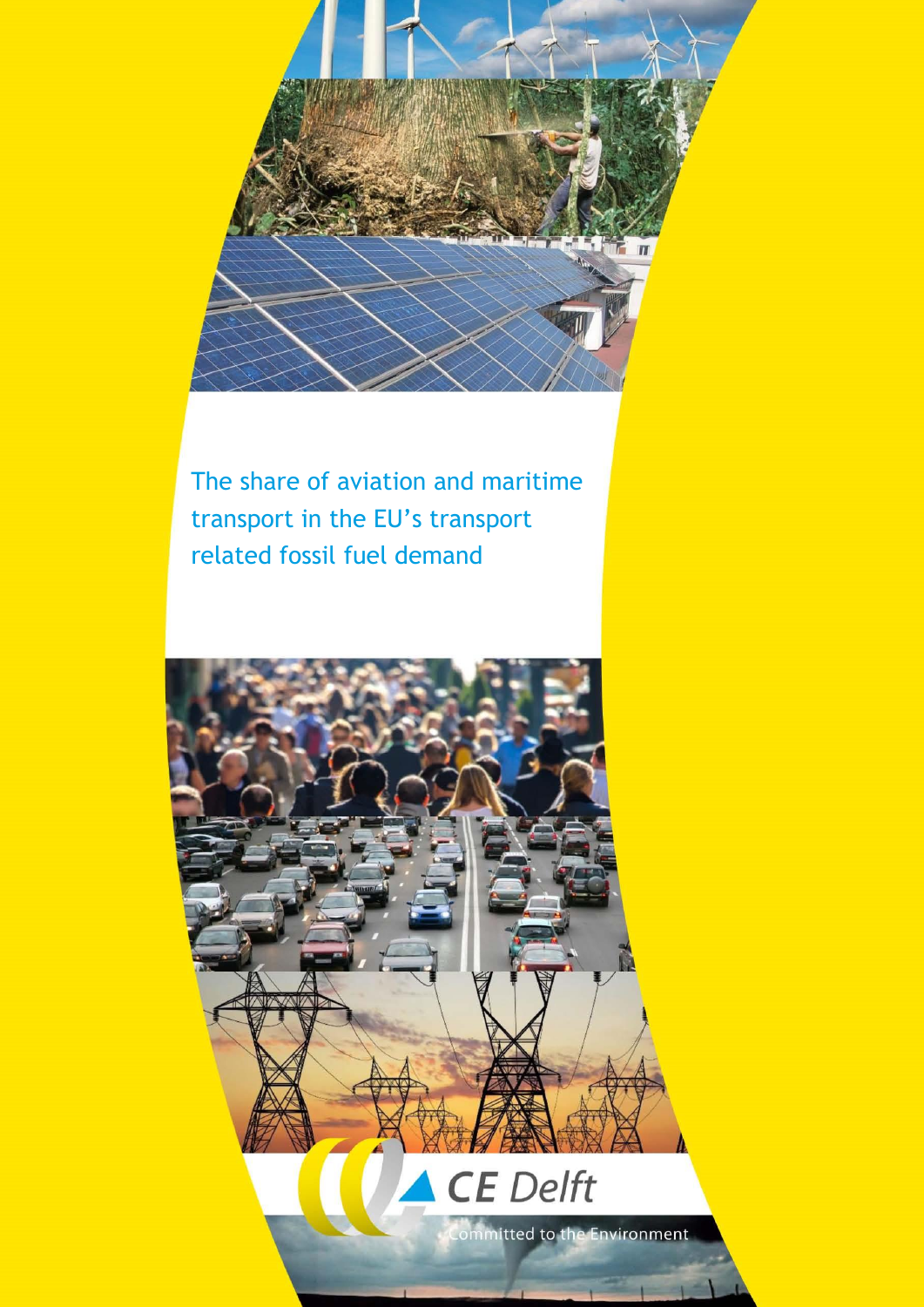## The share of aviation and maritime transport in the EU's transport related fossil fuel demand

Delft, CE Delft, November 2016

Publication code: 16.7G93.123

Author(s): Robert Vergeer (CE Delft)

Transport / Shipping / Aviation / Fossil fuels / Demand

Client: Transport & Environment

CE publications are available from [www.cedelft.eu](http://www.cedelft.eu/)

Further information on this study can be obtained from the contact person, Robert Vergeer.

© copyright, CE Delft, Delft

#### **CE Delft**

**Committed to the Environment**

Through its independent research and consultancy work CE Delft is helping build a sustainable world. In the fields of energy, transport and resources our expertise is leading-edge. With our wealth of know-how on technologies, policies and economic issues we support government agencies, NGOs and industries in pursuit of structural change. For 35 years now, the skills and enthusiasm of CE Delft's staff have been devoted to achieving this mission.

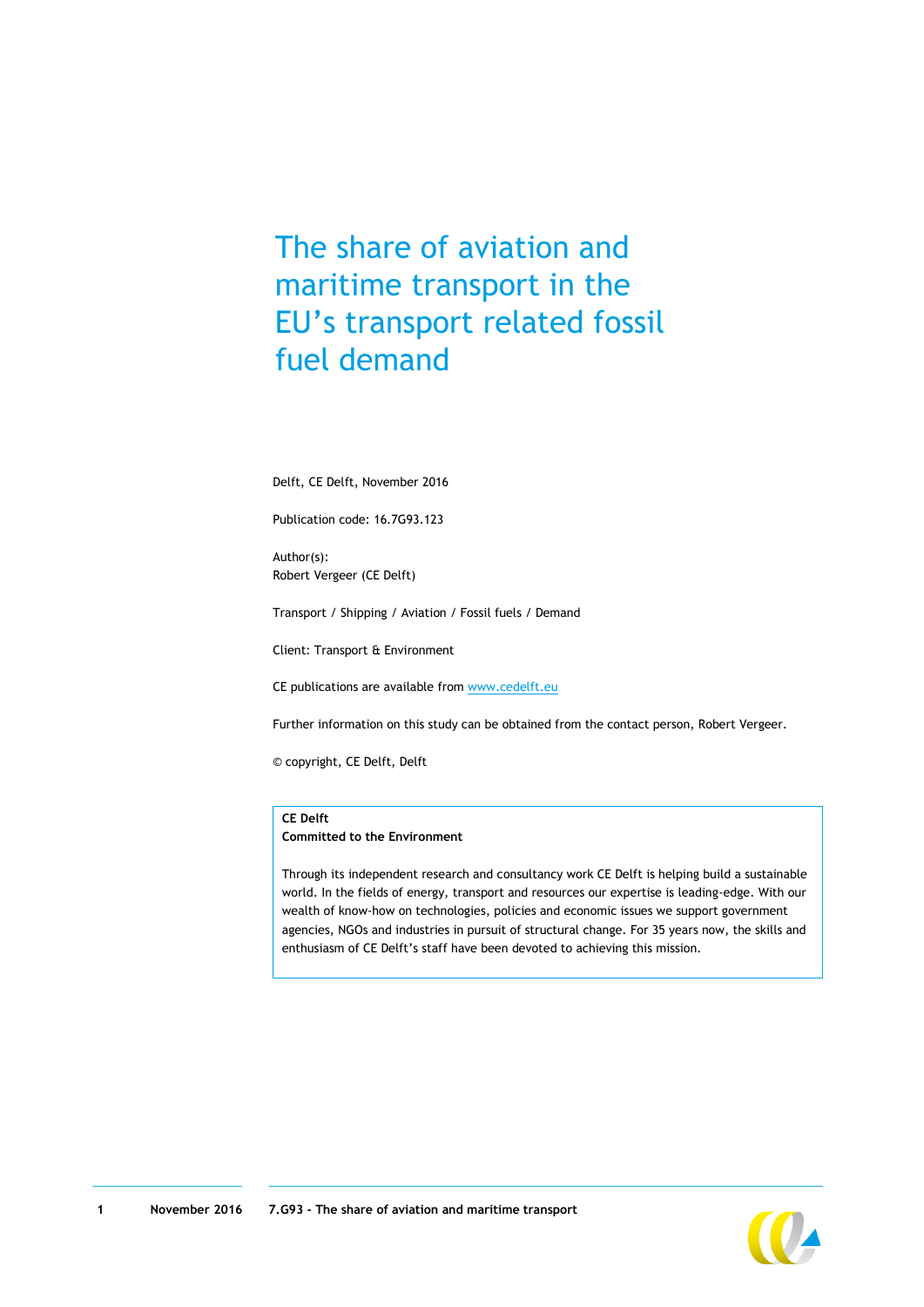### <span id="page-2-1"></span>1 The share of aviation and maritime transport in the EU's transport related fossil fuel demand

#### **1.1 Estimates up to 2030**

This report analyses the demand for liquid fossil fuels in the EU transport sector over the years 2010 to 2030, notably for the sectors maritime transport and aviation. The transport sector includes private cars, vans, trucks, public transport and motorcycles, rail, aviation, inland navigation and maritime transport<sup>1</sup>. For aviation and maritime transport, both intra-EU and intercontinental movements with an EU country as origin are included<sup>2</sup>. The estimations are based on figures published in the "EU energy transport and GHG trends to 2050 - reference scenario for 2013", that accompanied the 2030 climate package Impact Assessment of the European Commission<sup>3</sup>, as well as on the analysis underlying the European Commission's Impact Assessment on MRV regulation for the maritime transport sector<sup>4</sup>.

<span id="page-2-0"></span>



Source: Own calculations based on (EC, 2013), Ricardo-AEA (2013a, 2013b), (IMO, 2015) (Statistics Canada, 2015).

[Figure 1](#page-2-0) splits the demand for liquid fossil fuels into the sectors maritime transport, aviation and remaining sectors. The figure shows that the aviation sector has a consistently *rising* liquid fossil fuel demand, starting at 50 Mtoe energy equivalents<sup>5</sup> in 2010 and ending at 59 Mtoe in 2030.

- 3 <http://eur-lex.europa.eu/legal-content/EN/TXT/PDF/?uri=CELEX:52014SC0015&from=EN>
- 4 [http://ec.europa.eu/clima/policies/transport/shipping/docs/swd\\_2013\\_237\\_1\\_en.pdf](http://ec.europa.eu/clima/policies/transport/shipping/docs/swd_2013_237_1_en.pdf)

1



<sup>1</sup> Only energy demand sourced by liquid fossil fuels (gasoline, diesel, jet fuel, fuel oil and heavy fuel oil) is included in the analysis.

 $\overline{2}$ Inbound journeys are thus excluded.

 $<sup>5</sup>$  1 Mtoe is equivalent to 7.14 million barrels of oil.</sup>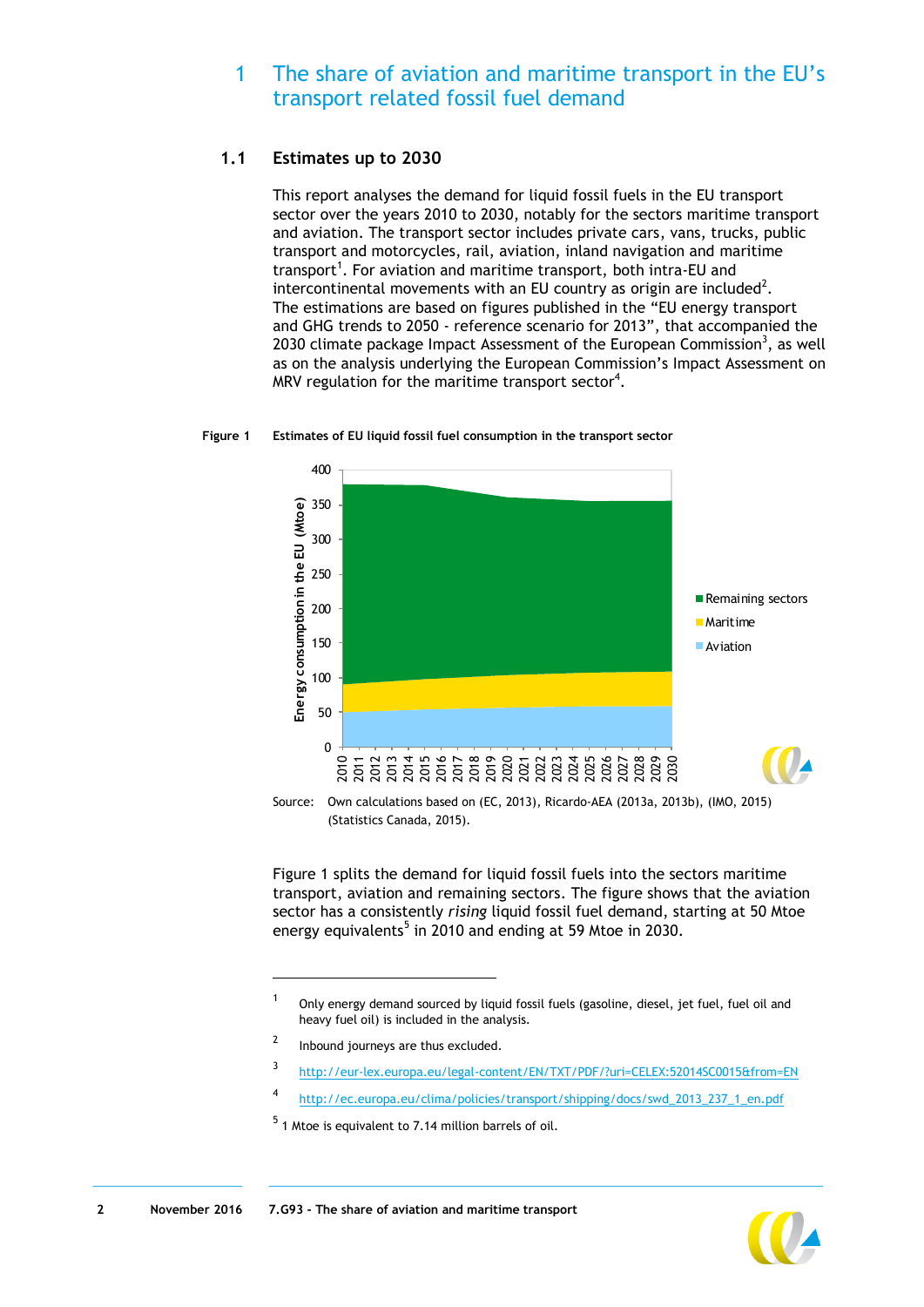<span id="page-3-1"></span>The maritime transport sector is characterised by a *rising* liquid fossil fuel demand as well, starting at a value of 40 Mtoe in 2010 and rising to a value of 50 Mtoe in 2030.

The demand for liquid fossil fuels for the remaining sectors (public road transport, private cars and motorcycles, rail and inland navigation) will *fall* from 290 Mtoe in 2010 to 247 Mtoe in 2030.

Total demand for liquid fossil fuels related to the EU transport sector is estimated to decline over the years 2010 to 2030. In 2010 its volume is estimated at 380 Mtoe energy equivalents. In 2030 this volume is 356 Mtoe.

[Figure 2](#page-3-0) displays the evolution of the share of the demand for liquid fossil fuel by the aviation and maritime transport sector relative to liquid fossil fuel demand for the EU transport sector as a whole.

<span id="page-3-0"></span>**Figure 2 Estimates of the share of EU transport related liquid fossil fuel demand for aviation and maritime transport** 



Source: Own calculations based on (EC, 2013), Ricardo-AEA (2013a, 2013b), (IMO, 2015) (Statistics Canada, 2015).

The figure illustrates that the share of the maritime transport sector as part of the EU demand for liquid fossil fuels rises consistently over the years, from 11% in 2010 to 14% in 2030. The share of aviation rises from 13% in 2010 to 16% in 2030.

#### **1.2 Methodology**

Data for the fuel consumption in the aviation sector are taken from EC (2013), p. 91 and converted to Mtoe. The efficiency gains in the sector are estimated at around 1.5% per annum by the EC (2013). These efficiency gains are incorporated in the graphs presented above.

Aviation in this report is modelled in the scope covered by EUROSTAT and therefore PRIMES based on fuels sold in the EU, which corresponds to domestic and outgoing international flights only (p. 32).



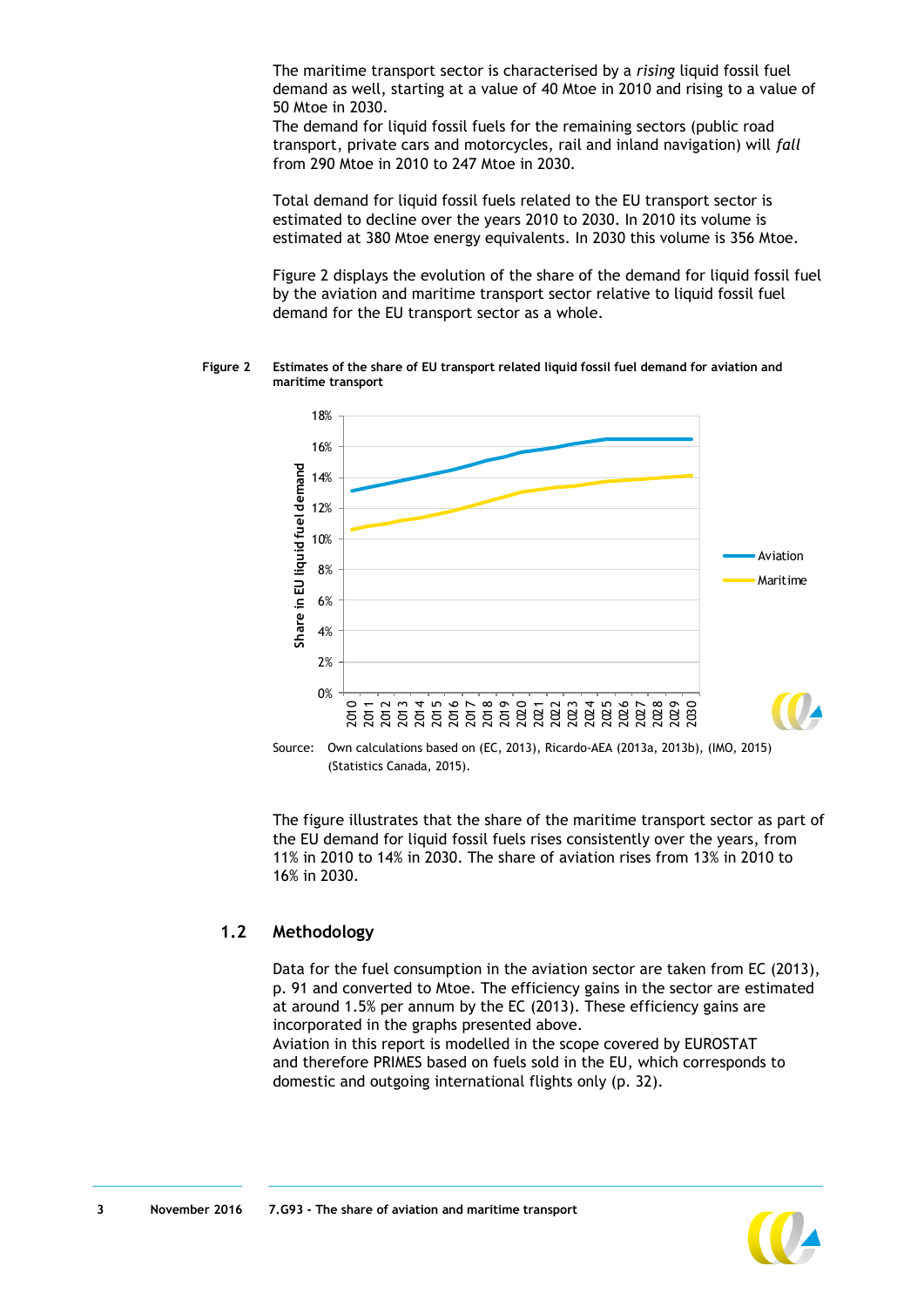Data for the fuel consumption in the maritime transport sector are based on (Ricardo-AEA, 2013a and b). The values from Ricardo-AEA (2013 a, p. 30) cover domestic routes, intra EU routes, incoming journeys to the EU and outgoing journeys from the EU. We have removed the emissions associated with the incoming journeys to the EU using data from Ricardo-AEA (2013b, p. 63), from which we could calculate the share of domestic routes, intra EU routes and EU outbound routes in total aviation emissions. The mass-conversion factor from  $CO<sub>2</sub>$  emissions to heavy fuel oil (HFO) is taken from IMO (2015), p. 105. Conversion factors to convert HFO mass to energy equivalents (Mtoe) are taken from Statistics Canada (2015). Ricardo- AEA (2013a) estimates the efficiency gains at 1% per annum. This is the combined gain due to the EEDI, economies of scale and fuel switching improvements. These efficiency gains are incorporated in the graphs presented above.

Data for the fuel consumption in the EU covering all transport sectors are the sum of the values for all sectors taken from EC (2013), p. 87 and the maritime transport fuel consumption, adjusted for the share of liquid fossil fuel consumption in total energy consumption of the transport sector (EC, 2013, p. 42). All figures are converted to Mtoe.

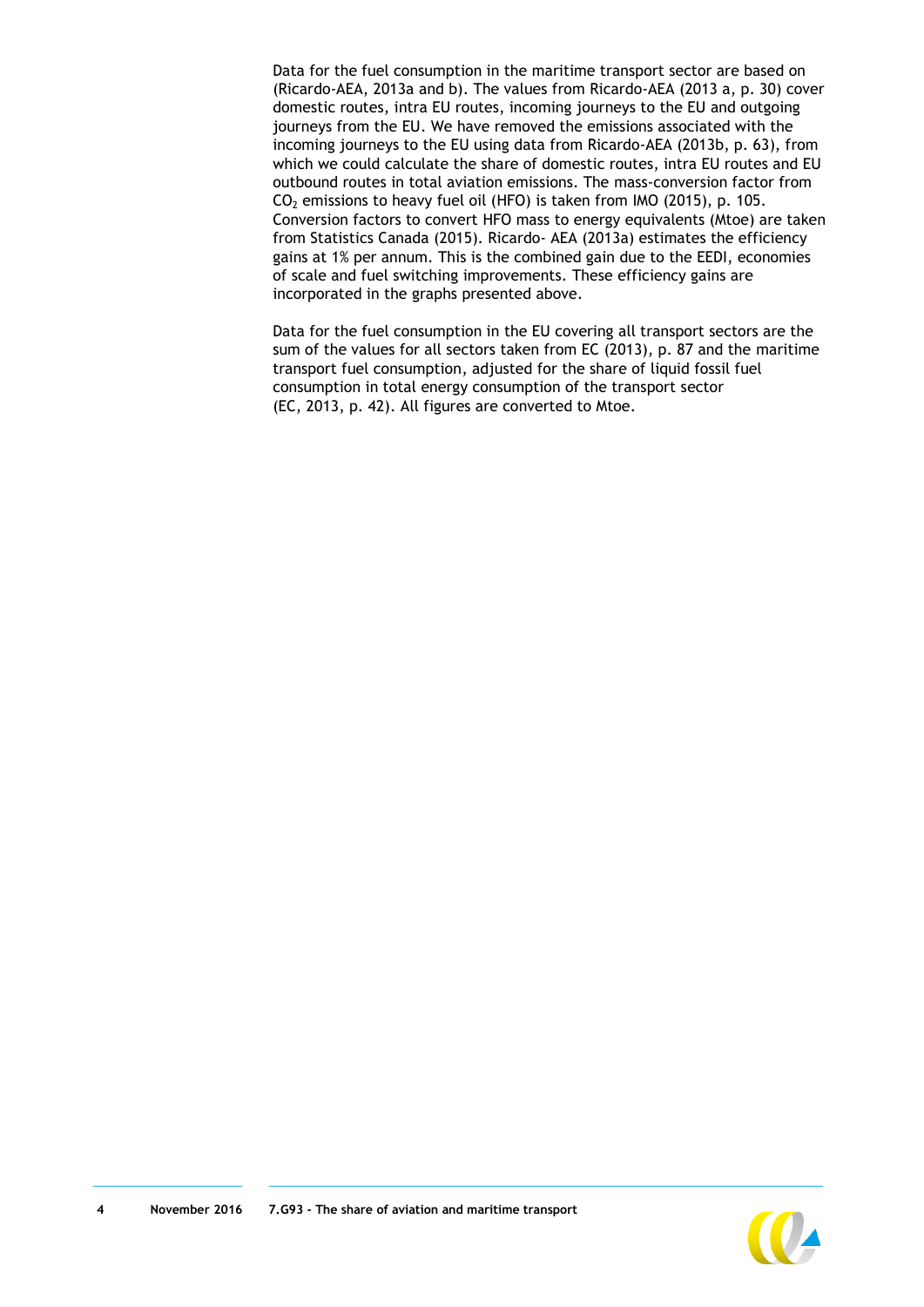## 2 References

EC, 2013. *EU Energy, transport and GHG emissions trends to 2050 : Reference Scenario 2013,* Brussels: European Commission, DG. Energy.

IMO, 2015. *Third IMO Greenhouse Gas Study 2014 : Safe, secure and efficient shipping on clean oceans.* [Online] Available at: www.imo.org/en/OurWork/Environment/PollutionPrevention/AirPollution/Doc uments/Third%20Greenhouse%20Gas%20Study/GHG3%20Executive%20Summary %20and%20Report.pdf [Accessed 27 7 2015].

Ricardo-AEA, 2013a. *Support for the impact assessment of a proposal to address maritime transport greenhouse gas emissions,* Didcot (UK): AEA Technology plc.

Ricardo-AEA, 2013b. *Technical annex : support for the impact assessment of a proposal to address maritime transport greenhouse gas emissions,* Didcot (UK): Ricardo-AEA Ltd..

Statistics Canada, 2015. *Appendix A: Conversion factors.* [Online] Available at: www.statcan.gc.ca/pub/57-601-x/2010004/appendixappendice1-eng.htm [Accessed 27 7 2015].